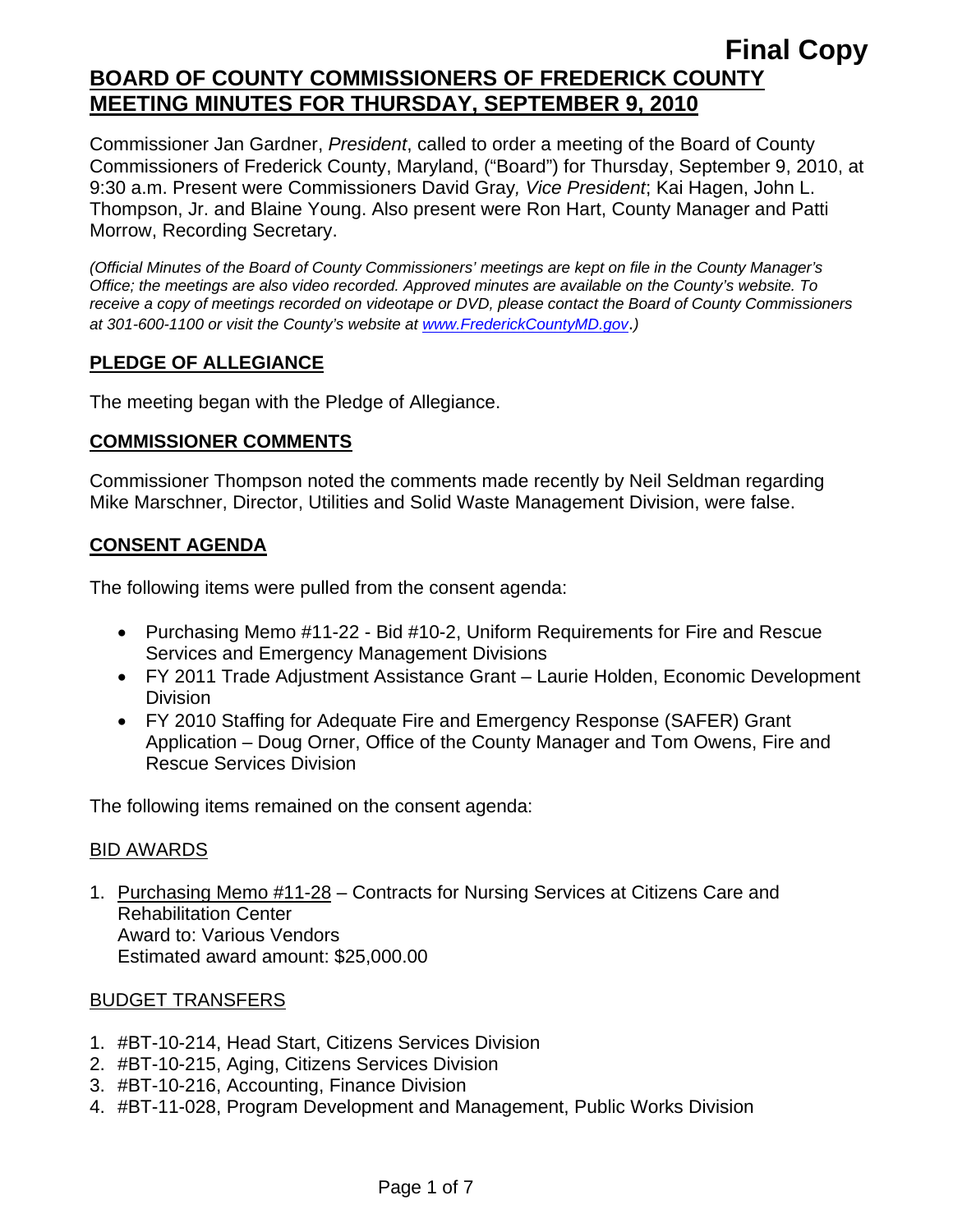# CHANGE ORDERS

- 1. Urbana Satellite Facility Stormwater Management Improvement Plans, Design Change Order No. 2 – Kevin Vida, Public Works Division
- 2. Elmer Derr Road West, Contract No. 340E-SW, Change Order No. 2 Chuck Nipe, Public Works Division
- 3. Ballenger Creek Water Interconnect, Contract No. 110A6-W, Change Order No. 5 Chuck Nipe, Public Works Division
- 4. Overlay of Various County Roadways, Change Order No. 7 Chuck Nipe, Public Works Division

## GRANTS

1. Consideration of a FY 2011 Medicaid Waiver Grant Application and HIPAA Business Associate Agreement – Carolyn True, Citizens Services Division

#### MISCELLANEOUS

1. 2010 "On Behalf Of" Bond Program – Jenny Short, Citizens Services Division

Commissioner Gray moved to approve the balance of the consent agenda. Commissioner Hagen seconded the motion that passed 5-0.

## **ADMINISTRATIVE BUSINESS**

#### **Purchasing Memo #11-22 - Bid #10-2, Uniform Requirements for Fire and Rescue Services and Emergency Management Divisions - Hal Good, Finance Division**

Tom Owens and Steve Leatherman, Fire and Rescue Services Division, commented on the uniform requirements.

Commissioner Gray moved to approve Purchasing Memo #11-22. Commissioner Hagen seconded the motion.

Commissioner Thompson offered an amendment to remove the PT clothing from the motion. The amendment did not receive a second.

The vote on the main motion was 4-1 with Commissioner Thompson opposed.

## **FY 2011 Trade Adjustment Assistance Grant – Laurie Holden, Economic Development Division**

Laurie Holden, Economic Development Division, commented on the grant.

Commissioner Gray moved to approve the grant as presented. Commissioner Hagen seconded the motion that passed 4-1 with Commissioner Thompson opposed.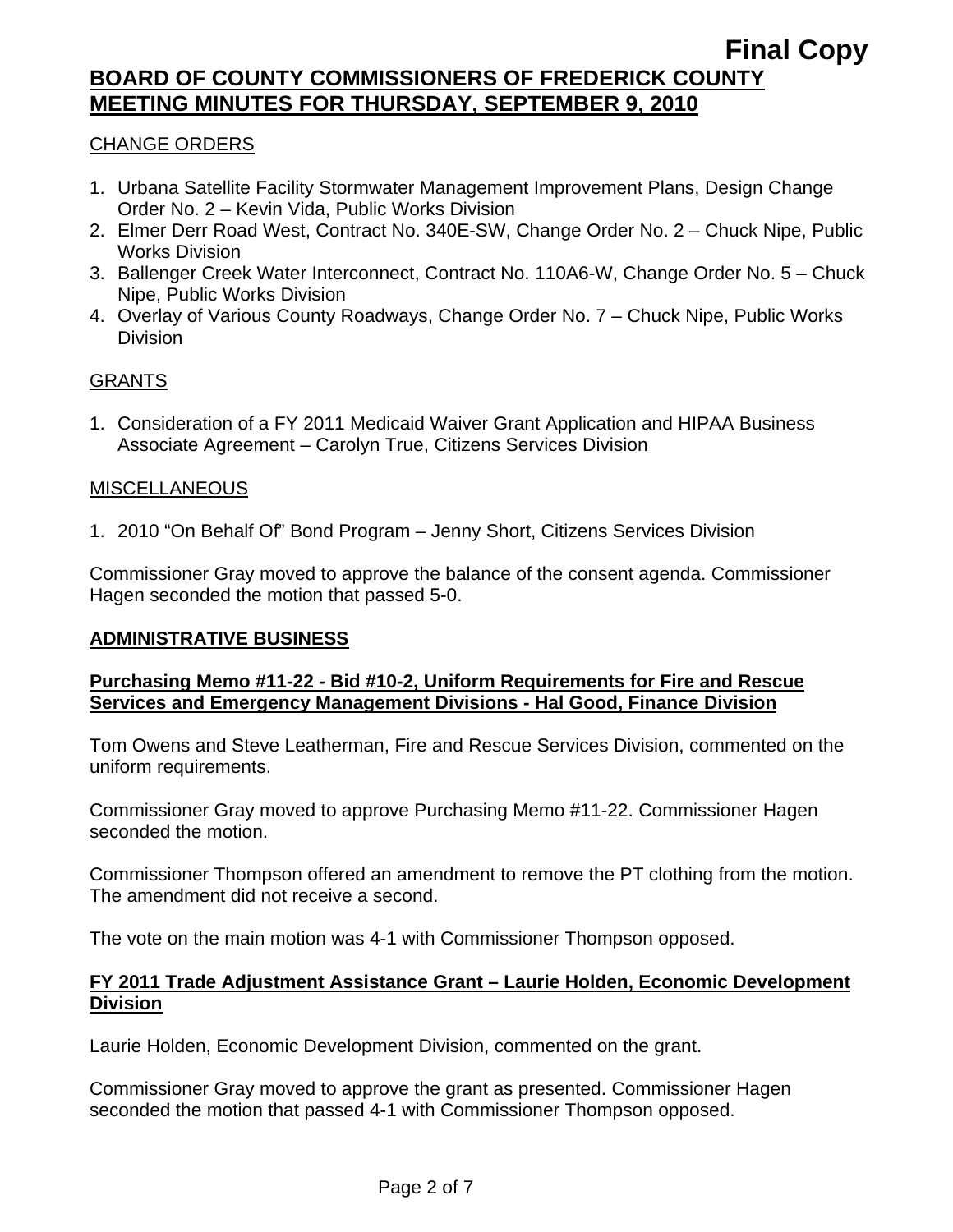## **FY 2010 Staffing for Adequate Fire and Emergency Response (SAFER) Grant Application – Doug Orner, Office of the County Manager and Tom Owens, Fire and Rescue Services Division**

Commissioner Gray moved to approve the grant as presented. Commissioner Hagen seconded the motion that passed 4-1 with Commissioner Thompson opposed.

# **Approval of Board of County Commissioners' Meeting Minutes**

The following minutes were approved by unanimous consent:

- $\blacklozenge$  Thursday, July 22, 2010
- ♦ Thursday, July 29, 2010
- ♦ Thursday, July 29, 2010 Closed Session
- ♦ Tuesday, August 3, 2010
- ♦ Thursday, August 5, 2010
- ♦ Thursday, August 5, 2010 Closed Session

# **Bid Awards - Hal Good, Finance Division**

Purchasing Memo #11-27, Electronic Door Access Controls for Citizens Care and Rehabilitation Center (CCRC) and Montevue Home

David Grossweiler, Public Works Division, commented on the request.

Commissioner Gray moved to approve Purchasing Memo #11-27. Commissioner Hagen seconded the motion that passed 5-0.

## Purchasing Memo #11-31, Emergency Repairs to Landfill Compactor and Budget Transfer (Sole Source)

Commissioner Gray moved to approve Purchasing Memo #11-31. Commissioner Young seconded the motion that passed 5-0.

## **Partial Funding of Budget Reductions for Volunteer Fire Companies – Steve Leatherman, Fire and Rescue Services Division (DFRS)**

Tom Owens and Doug Orner, DFRS, commented on the request.

Commissioner Gray moved to approve the staff recommendation and the budget transfer. Commissioner Young seconded the motion that passed 4-1 with Commissioner Thompson opposed.

# **Pete Wiles Road Bridge Replacement Project (Continued from 8/24/10) – Rex Pearce, Public Works Division**

Tom Meunier and Robert Shen, Public Works Division, participated in the discussion.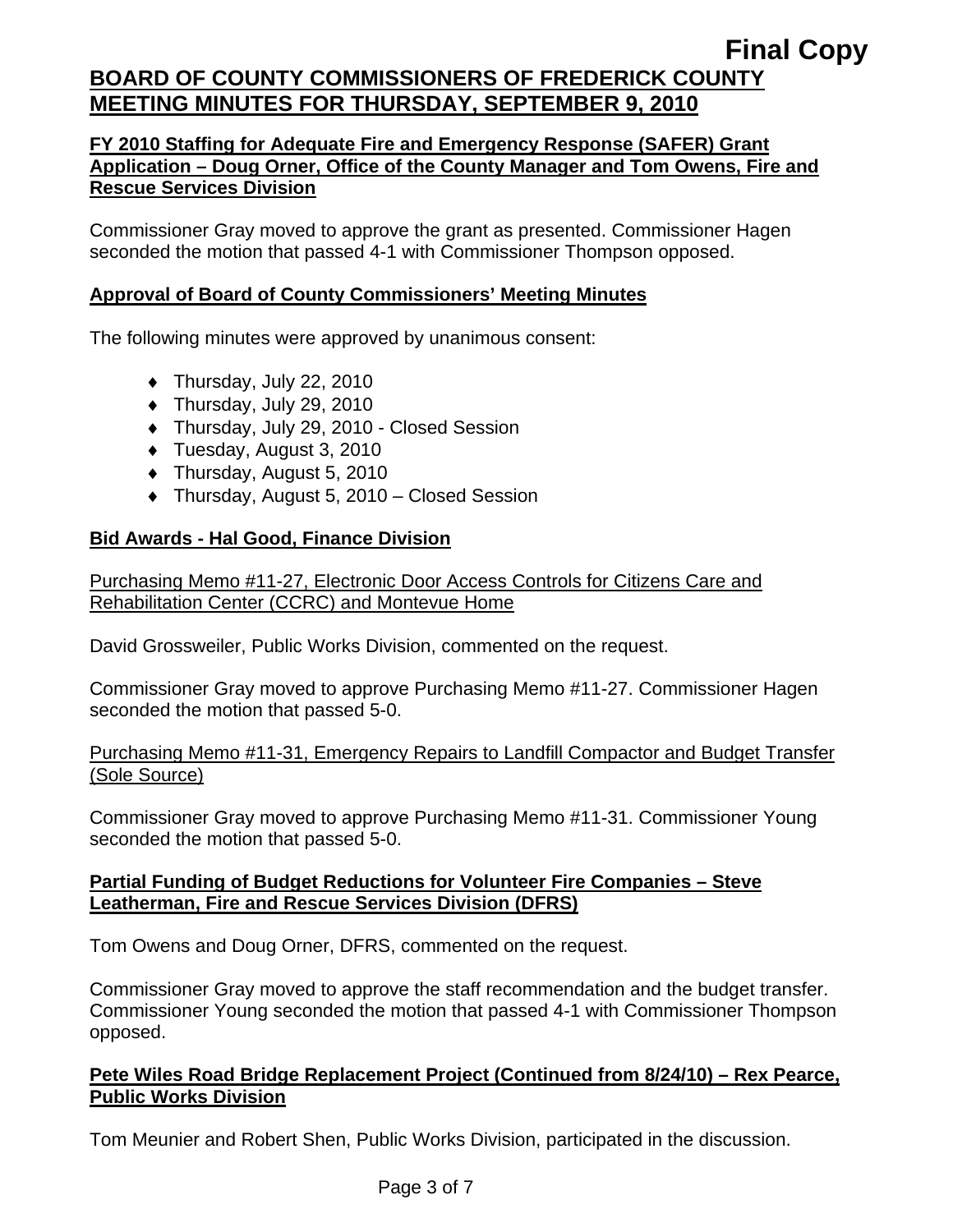Public comment was heard from:

- David Weltman
- Mary Kelly

Commissioner Hagen moved to approve Option # 4 – original alignment (bridge rehabilitation). Commissioner Young seconded the motion that passed 3-2 with Commissioners Gardner and Gray opposed.

The Board directed staff to evaluate the cost effectiveness of a minimal widening of the bridge and share their findings with the Board.

# **Proposed Resolution to Revise the Fee-in-Lieu Payment Amounts Relating to Forest Resource Ordinance in Accordance with Senate Bill 914 – Mike Wilkins, Permitting and Development Review Division**

Commissioner Gray moved to approve the resolution as presented with an effective date of October 1, 2010. Commissioner Hagen seconded the motion that passed 5-0.

(A copy of the approved/adopted resolution can be obtained in the County Manager's Office or from the county's website, [www.FrederickCountyMD.gov](http://www.frederickcountymd.gov/).)

# **Request for Mediation – City of Frederick (City) Municipal Growth Element (MGE) – Commissioner Jan H. Gardner**

Commissioner Gardner noted there had been two (2) meet and confer meetings with the City regarding the MGE. She indicated the Board had outstanding concerns regarding the Tier 3 properties that remain in the MGE. She was of the understanding there would be another meeting to discuss that issue and the proposed Landmark Annexation. She noted there had been no response from the City to county staff's request for a meeting

Commissioner Thompson moved to request mediation and conflict resolution from Maryland Department of Planning to facilitate the meet and confer requirement of the state code. Commissioner Hagen seconded the motion.

The motion was tabled and the meeting would reconvene following the September 11 Tribute.

Commissioner Jan Gardner, *President*, reconvened a meeting of the Board of County Commissioners of Frederick County, Maryland, ("Board") for Thursday, September 9, 2010, at 12:45 p.m. Present were Commissioners David Gray*, Vice President*; Kai Hagen, John L. Thompson, Jr. and Blaine Young. Also present were Ron Hart, County Manager and Patti Morrow, Recording Secretary.

Also present were Randy McClement, Mayor; Carol Krimm, Kelly Russell and Shelley Aloi, Aldermen, The City of Frederick.

Mayor McClement and the Aldermen commented on the MGE.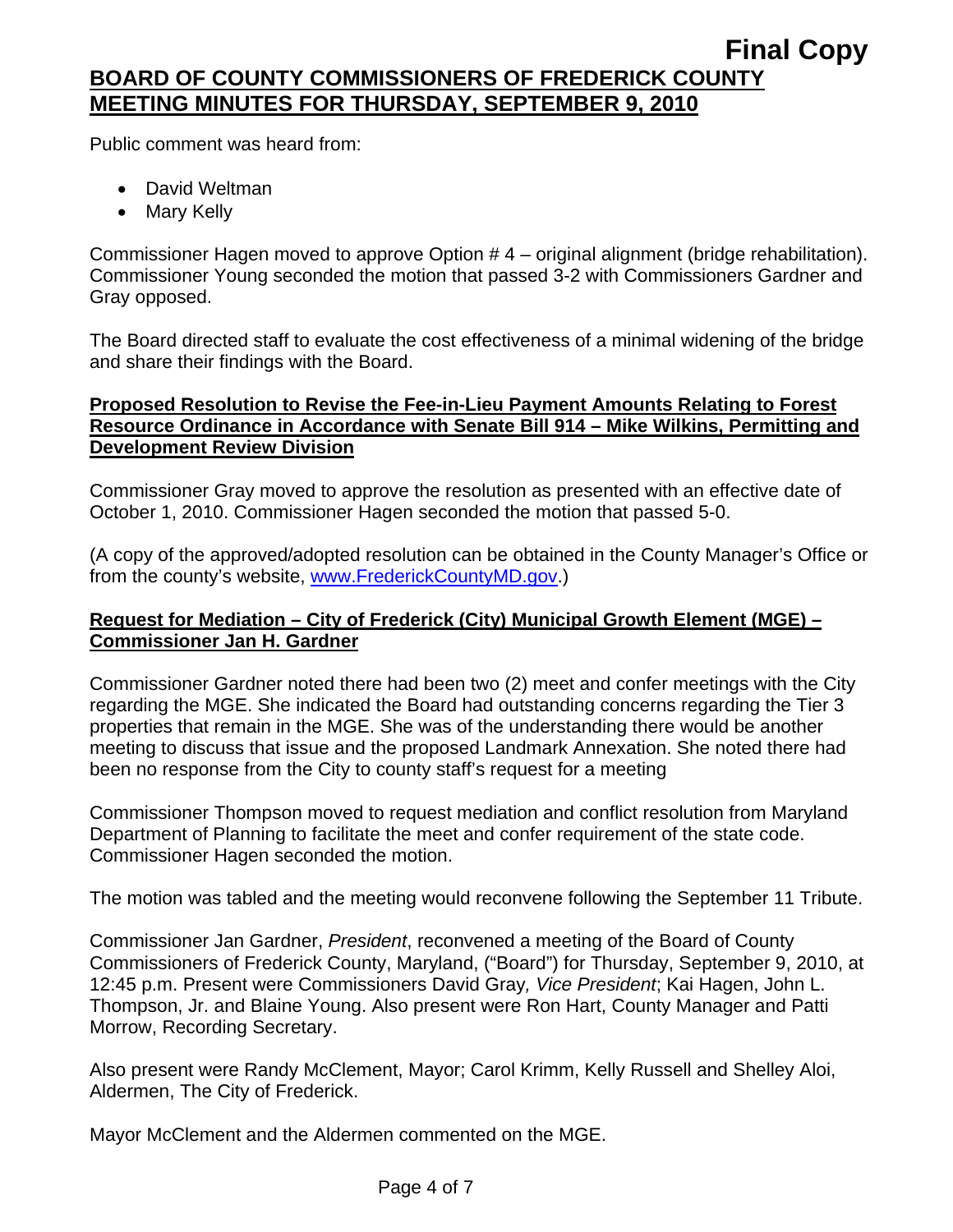The vote on the motion was 4-1 with Commissioner Young opposed.

#### **COMISSIONER COMMENTS**

Commissioner Gardner noted the Board would be attending the Landfill Gas to Energy recognition being held at the Frederick County landfill.

## **PUBLIC COMMENTS**

None.

#### **QUESTIONS – PRESS**

None.

#### **CLOSED SESSION**

Commissioner Gray moved to go into closed session under Maryland Annotated Code State Government Article § 10-508(a)(1) To discuss: (i) The appointment, employment, assignment, promotion, discipline, demotion, compensation, removal, resignation, or performance evaluation of appointees, employees, or officials over whom it has jurisdiction; or (ii) Any other personnel matter that affects one or more specific individuals. Commissioner Hagen seconded the motion that passed 5-0.

#### **ADJOURN**

The meeting adjourned at 1:00 p.m.

Patricia A. Morrow Recording Secretary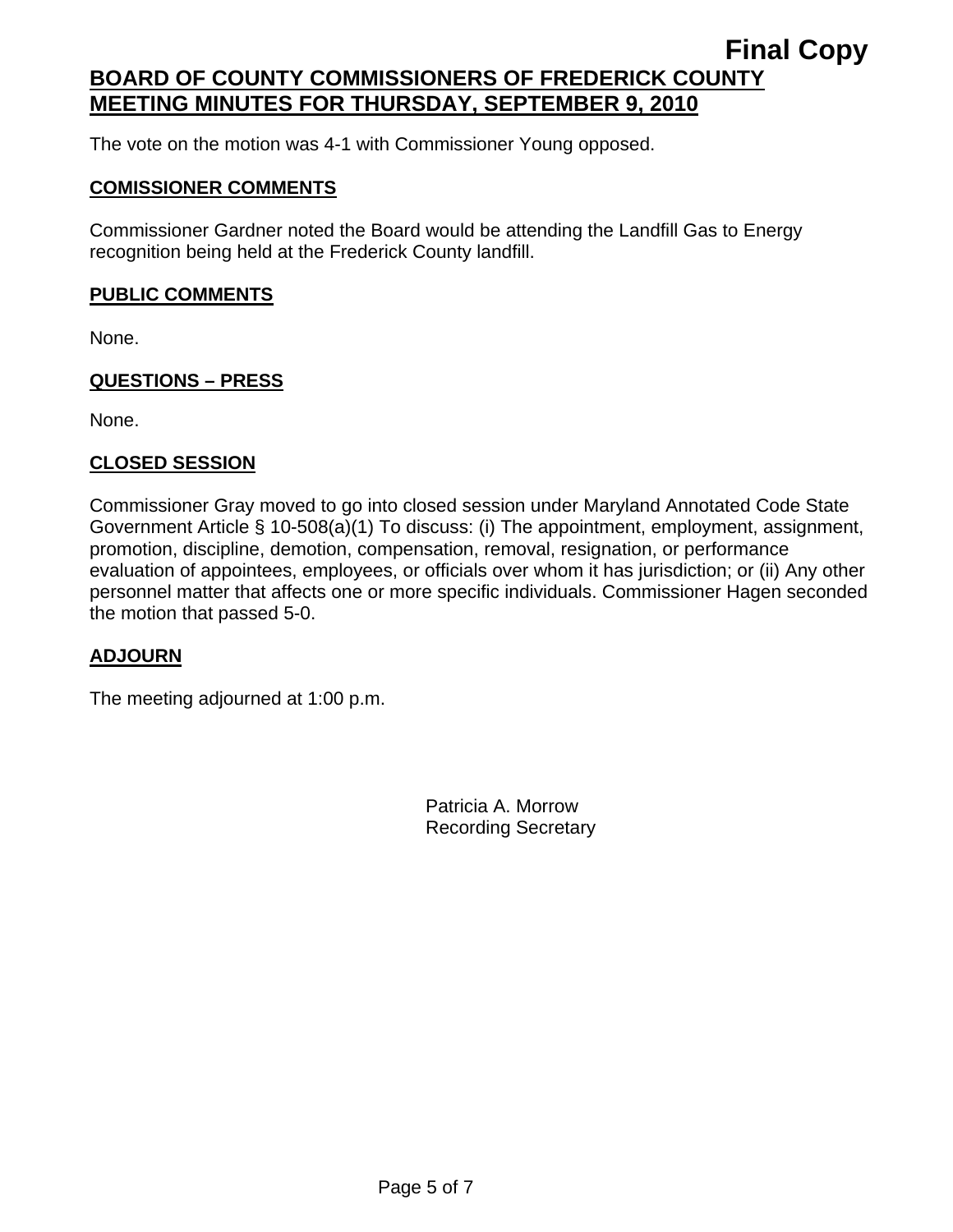#### **FORM OF STATEMENT FOR CLOSING THE MEETING OF THURSDAY, SEPTEMBER 9, 2010**

# **STATUTORY AUTHORITY TO CLOSE SESSION**

## **State Government Article §10-508(a):**

(1) To discuss: (i) The appointment, employment, assignment, promotion, discipline, demotion, compensation, removal, resignation, or performance evaluation of appointees, employees, or officials over whom it has jurisdiction; or (ii) Any other personnel matter that affects one or more specific individuals.

## **Motion:**

Commissioner Gray moved to go into closed session under Maryland Annotated Code State Government Article § 10-508(a)(1) To discuss: (i) The appointment, employment, assignment, promotion, discipline, demotion, compensation, removal, resignation, or performance evaluation of appointees, employees, or officials over whom it has jurisdiction; or (ii) Any other personnel matter that affects one or more specific individuals. Commissioner Hagen seconded the motion that passed 5-0.

## **Time and Location:**

1:00 p.m. – Third Floor Meeting Room, Winchester Hall

## **Topic to be Discussed:**

 $\overline{a}$ 

To discuss the impact on a specific county employee of the possible unavailability of state grant funding.

> Patricia Morrow Recording Secretary